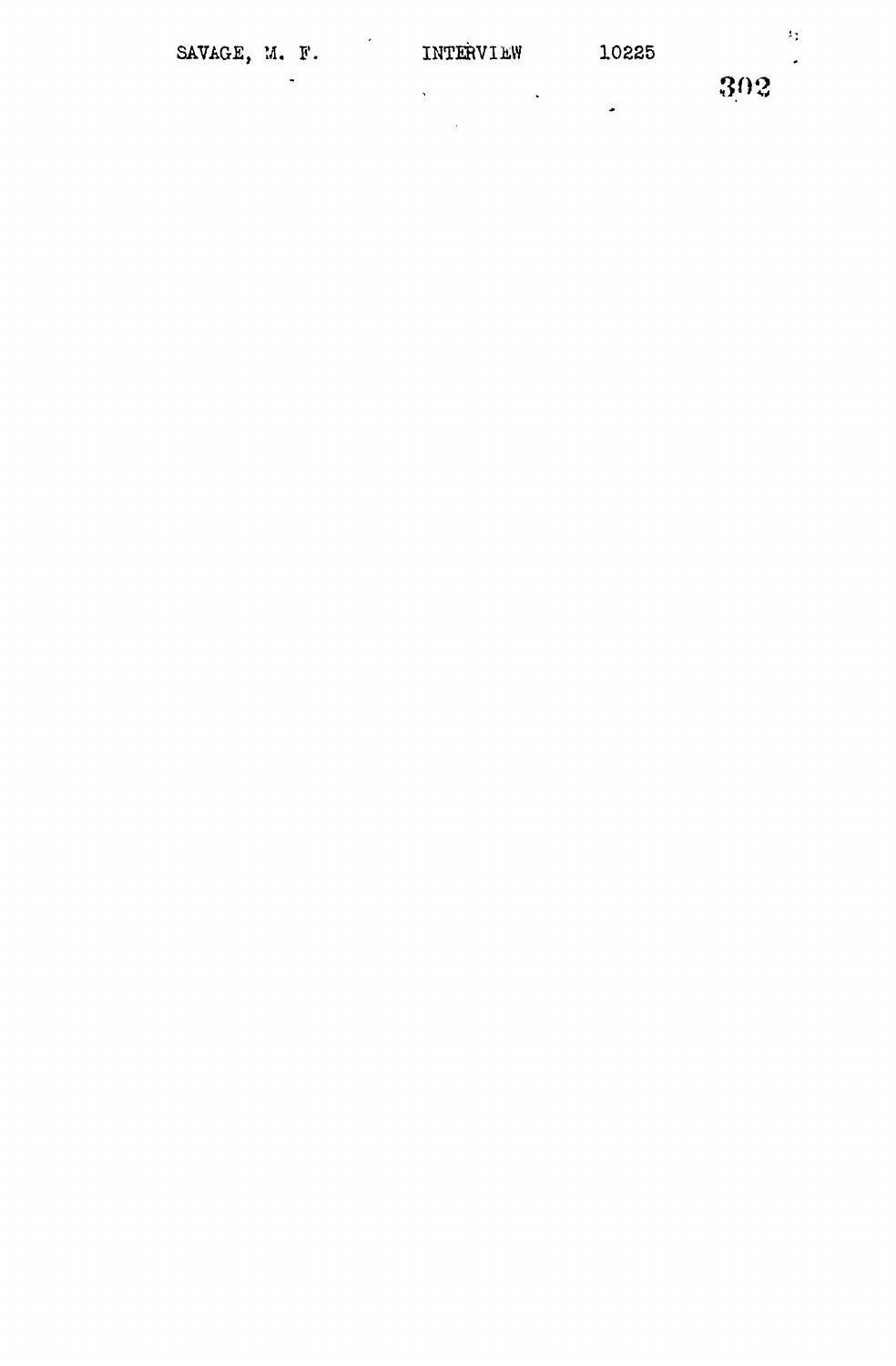|                                                    |                                                                            | Indian-Pioneer History Project for Oklahoma |                      |                  |  |
|----------------------------------------------------|----------------------------------------------------------------------------|---------------------------------------------|----------------------|------------------|--|
| SAVAGE, M. F.                                      |                                                                            | <b>EXAMPLE INTERVIEW.</b>                   |                      | 10225.           |  |
|                                                    |                                                                            |                                             |                      |                  |  |
| Field Worker's name __ Raymond C. Jantz __         |                                                                            |                                             |                      |                  |  |
|                                                    |                                                                            |                                             |                      | 193 <sub>g</sub> |  |
|                                                    | $\mathcal{L}(\mathcal{E}_\mathcal{A}^{(1)},\mathcal{E}_\mathcal{A}^{(2)})$ |                                             |                      |                  |  |
| 1. Name M. F. Savage                               |                                                                            |                                             |                      |                  |  |
| S. Tust Online Address Gracemont, Oklahoma.        |                                                                            |                                             |                      |                  |  |
| 3. Residunce oddress (or location) 3/4 mile north. |                                                                            |                                             |                      |                  |  |
| 4. DATE OF BIRTH: Month February Day 12 Year 1879  |                                                                            |                                             |                      |                  |  |
| 5. Place of birth Near Mineral Wells, Texas.       |                                                                            |                                             |                      |                  |  |
|                                                    |                                                                            |                                             |                      |                  |  |
| 'é. Name of Father F. M. Savage                    |                                                                            | Flace of birth                              |                      |                  |  |
| Other information about father Texas               |                                                                            |                                             |                      |                  |  |
| 7. Name of Mother                                  | Marth awood                                                                |                                             | Plane of birth Texas |                  |  |
|                                                    |                                                                            |                                             |                      |                  |  |

md questions. Continue on blank service if meessary and attach firmly this form. Number of she ts attached  $\mathbf{v}^{(1)}$ 

> $\frac{1}{2} \left( \frac{1}{2} \right)$  $\label{eq:2.1} \frac{1}{\sqrt{2\pi}}\int_{\mathbb{R}^3}\frac{1}{\sqrt{2\pi}}\left(\frac{1}{\sqrt{2\pi}}\right)^2\frac{1}{\sqrt{2\pi}}\int_{\mathbb{R}^3}\frac{1}{\sqrt{2\pi}}\left(\frac{1}{\sqrt{2\pi}}\right)^2\frac{1}{\sqrt{2\pi}}\frac{1}{\sqrt{2\pi}}\int_{\mathbb{R}^3}\frac{1}{\sqrt{2\pi}}\frac{1}{\sqrt{2\pi}}\frac{1}{\sqrt{2\pi}}\frac{1}{\sqrt{2\pi}}\frac{1}{\sqrt{2\pi}}\frac{1}{\sqrt{2\$  $\label{eq:2.1} \frac{1}{2} \sum_{i=1}^n \frac{1}{2} \sum_{j=1}^n \frac{1}{2} \sum_{j=1}^n \frac{1}{2} \sum_{j=1}^n \frac{1}{2} \sum_{j=1}^n \frac{1}{2} \sum_{j=1}^n \frac{1}{2} \sum_{j=1}^n \frac{1}{2} \sum_{j=1}^n \frac{1}{2} \sum_{j=1}^n \frac{1}{2} \sum_{j=1}^n \frac{1}{2} \sum_{j=1}^n \frac{1}{2} \sum_{j=1}^n \frac{1}{2} \sum_{j=1}^n \frac{$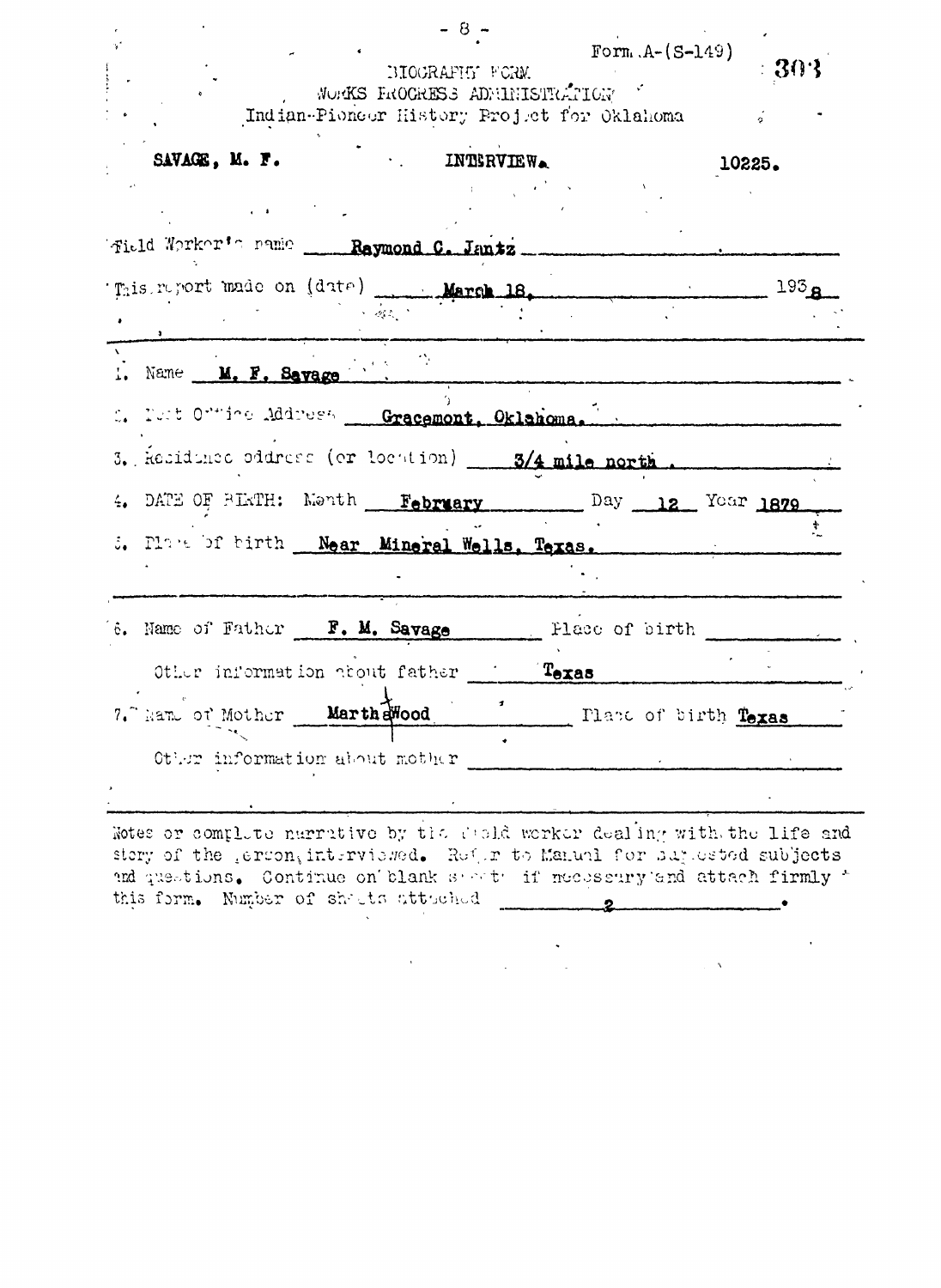## SAVAGE, M.F. INTERVIEW. 10225.

Raymond C. Jantz,  $Investingator - \mathscr{F}$ March 18., 1938.

> Interview, with M. F. Savage. Gracemont, Oklahoma. Born February 12, 1879 Father- M.F. Savage. Mother Martha Woods

**\*** *A*<sub>*a*</sub><sub> $\alpha$ </sub>& *p*<sub>*a*</sub><sub> $\alpha$ </sub> into the Indian Territory about 1889. I was close to Mineral Wells, Tex $\stackrel{p}{\alpha}$ s, where  $1$  was raised. We seton the little Rfine River in<sup>%</sup> the Chickasaw Nation. We lived in this country about--ight years. My father farmed and I worked on the neighboring cattle ranches. Ranch work was all the work that a boy could find at this time.

There were plenty of outlaws and horse and cattle thieves at this time. There wasn't any law-then-except the sixshooter, and the outlaw had as much chance  $\texttt{is-thr\_law}$ . There were a few United States Deputy Marshals but they had too much territory to cover to bring the law very faat.

 $\ln$  1897 we moved north of Gracemont on a Wichita Chief's allotment and have lived here since that time. In those early days the Indians would go from the plains in the fall to the bottom lands for wood and shelter. They would get a big chunk of wood and set it afire in the middle of their tepee.